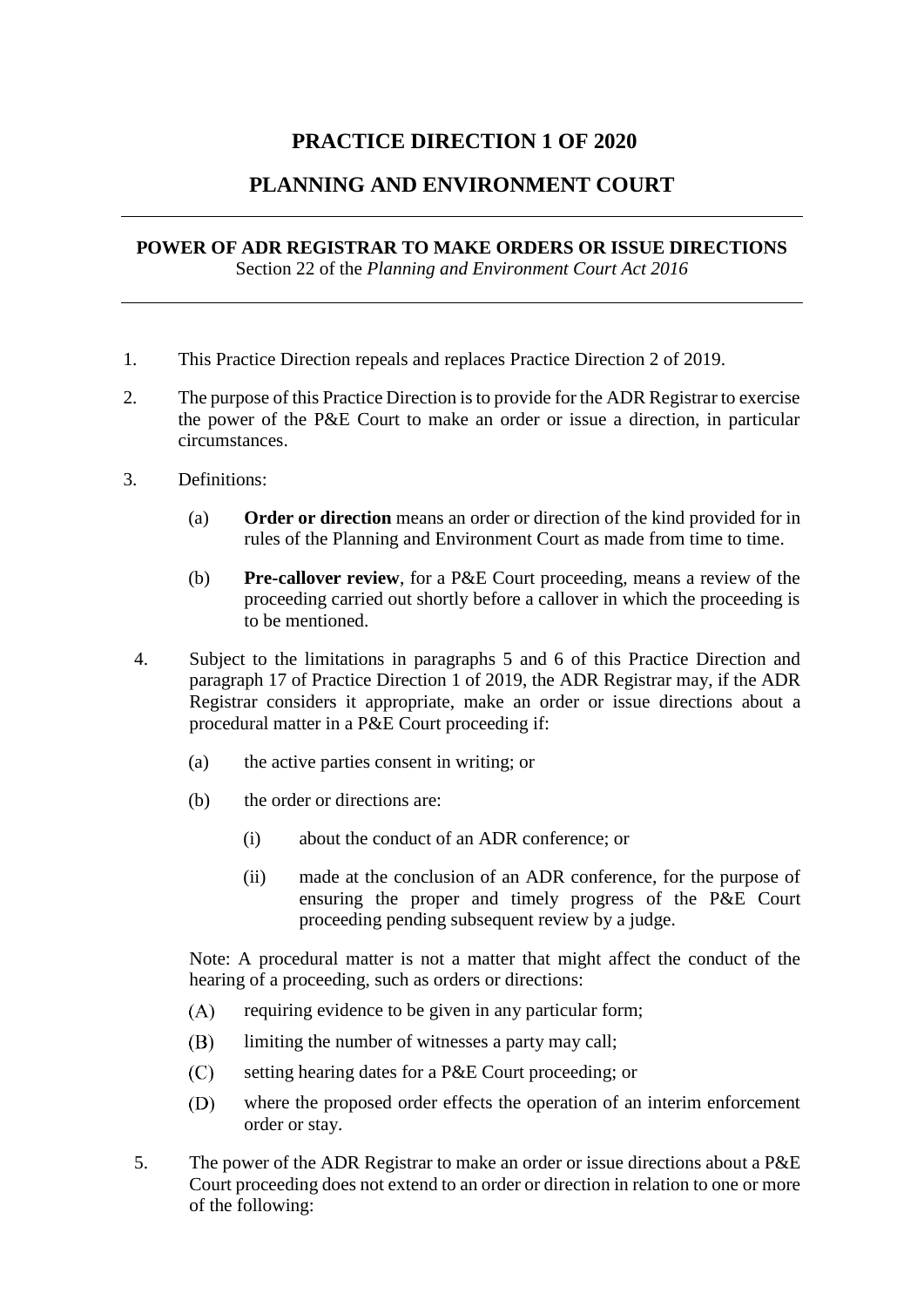- (a) an order or direction about a non-compliance with a requirement under the *Planning Act*, section 53;
- (b) an order or direction under section 32 of the *Planning and Environment Court Act 2016* or section 497 of the *Sustainable Planning Act 2009* to allow a longer period or a different time to take an action than that required under the rules or an Act giving jurisdiction to the P&E Court;
- (c) an order or direction under section 37 of the *Planning and Environment Court Act 2016* or section 440 of the *Sustainable Planning Act 2009* with respect to non-compliance with a provision of the *Planning and Environment Court Act 2016*, the *Sustainable Planning Act 2009* or an Act giving jurisdiction to the P&E Court;
- (d) an interim enforcement order;
- (e) an order or direction awarding costs; or
- (f) an order or direction to identify an issue to be decided in the proceeding at a preliminary stage of the proceeding.
- 6. In addition to paragraph 5, the power of the ADR Registrar to make an order or issue directions about a P&E Court proceeding under paragraph 4(a) does not extend to an order or direction in the following circumstances:
	- (a) where no substantive orders or directions have been made in the proceeding by a Judge;
	- (b) where orders or directions are sought from the ADR Registrar more than 12 months after the proceeding was commenced; or
	- (c) where the orders or directions sought would vary or vacate an order or direction made by a Judge.

## Note

For the purposes of paragraph 6(a), an order adjourning the proceeding is not a substantive order or direction.

- 7. A request for an order or direction under paragraph 4(a):
	- (a) may be made at any time but, if it involves deferring a review, must be made not later than noon on the day before the existing review day; and
	- (b) must state the following:
		- (i) the file number;
		- (ii) the names of all active parties to the P&E Court proceeding;
		- (iii) the lawyer or agent (if any) who represents each active party;
		- (iv) the reason for the request;